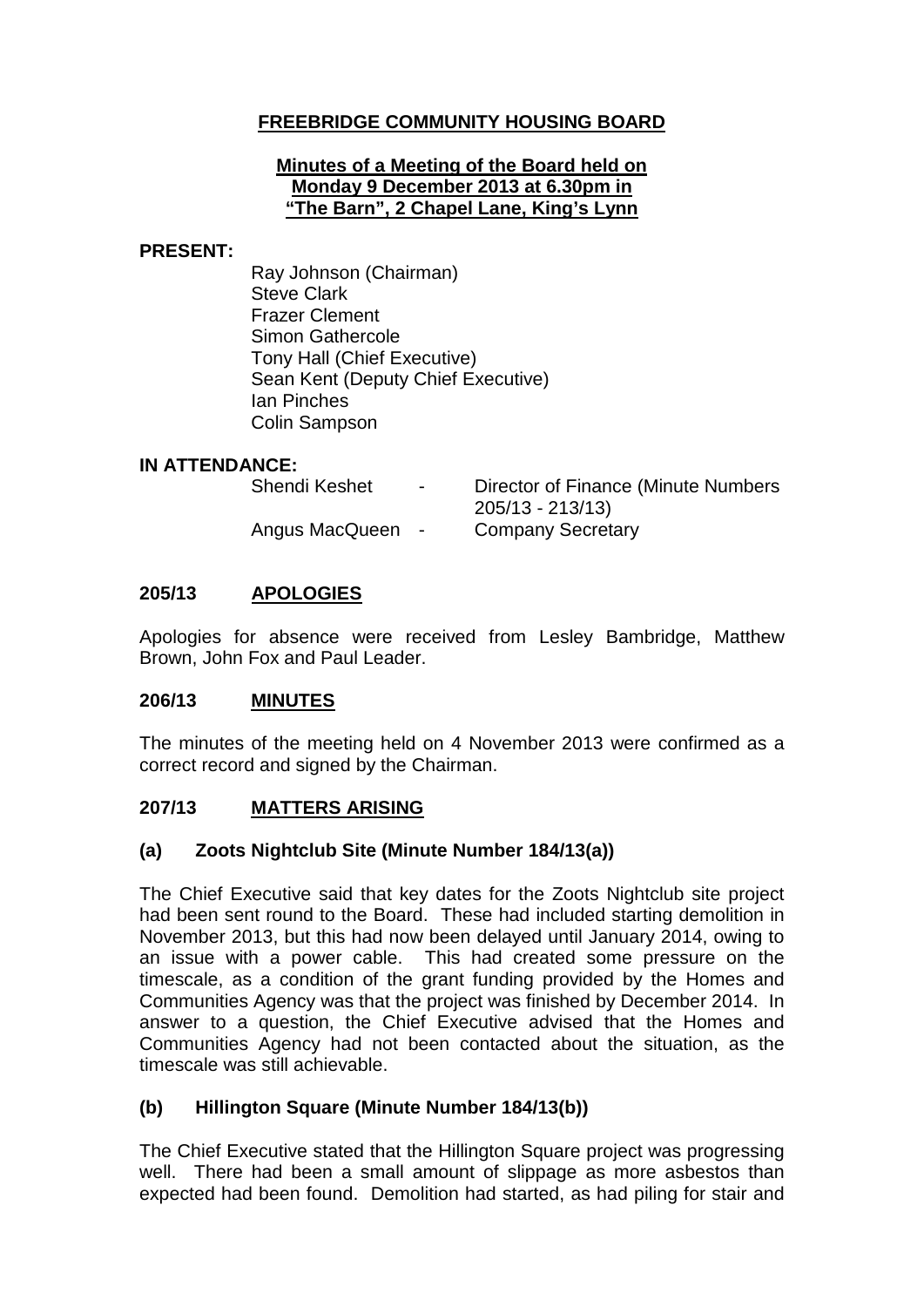lift cores. The church had recently been used for a Christmas music concert held by Springwood High School; refreshments had been provided in the café.

# **(c) Providence Street (Minute Number 184/13(c))**

The Chief Executive said that the purchase of Providence Street was progressing, with the provisional date for completion being 17 January 2014.

# **(d) Probation Service (Minute Number 184/13(d))**

The Chief Executive reported that the Director of Housing had visited housing schemes in Great Yarmouth, to increase understanding of how Freebridge might work with the Probation Service.

## **(e) Fraud Action Plan (Minute Number 188/13)**

The Chief Executive confirmed that the fraud action plan had been submitted to the Regulator, but nothing further had been heard from the Regulator on this as yet.

## **(f) Queen Elizabeth Hospital Trust (Minute Number 203/13)**

The Chairman reported that Freebridge had been invited to make a nomination to the Governors' Council of the Queen Elizabeth Hospital Trust. The Chairman and the Company Secretary would be meeting early in the new year with their counterparts at the Trust to find out more about the role, after which an appointment would be sought from the Board.

## **208/13 DECLARATIONS OF INTEREST**

There were no declarations of interest.

## **209/13 CHAIRMAN'S UPDATE**

The Chairman said that, in addition to his weekly meetings with the Chief Executive, he had attended the Board's away weekend held on 22 - 23 November 2013. He felt that the weekend had been very successful and thanked the Executive and the other staff involved for their work in preparing for it.

The Chairman added that he would shortly be attending a meeting of the Eastern Region housing association chairs, organised by the National Housing Federation.

# **210/13 CHIEF EXECUTIVE'S UPDATE**

## **(a) Norfolk Community Foundation**

The Chief Executive reminded the Board that Freebridge operated two endowment funds in partnership with the Norfolk Community Foundation: the Grassroots Fund which contained around £72,000 and the Community First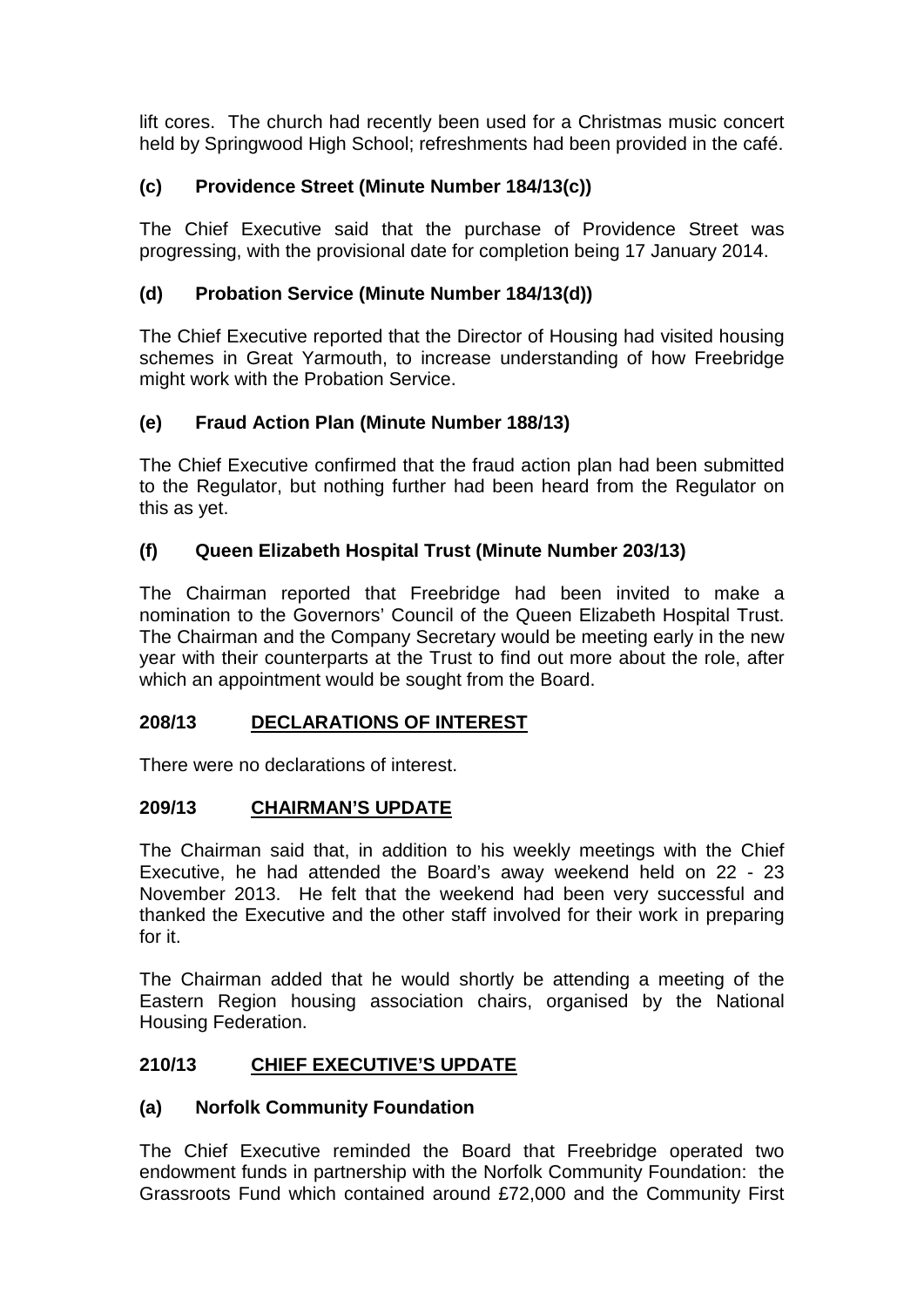Fund which contained around £200,000. An opportunity had arisen to add to the Community First Fund, and it was suggested that Freebridge pay in a further £50,000; the Government would then pay an additional £25,000 into the fund.

The Deputy Chief Executive explained that it was likely that around £17,000 grant funding would be available to distribute from the Community First Fund by the end of the year. An option could be to use "crowd funding", whereby community groups used the internet to gather funding for specific projects. Freebridge could help the groups to do this and provide match-funding from the Community First Fund. In this way, more projects could be supported. "Crowd funding" encouraged commitment and sense of ownership among the community, and it was understood that there were no similar initiatives in Norfolk.

In answer to a question, the Deputy Chief Executive explained that Norfolk Community Fund applications to Freebridge were considered by a panel comprising staff and tenants.

The Deputy Chief Executive offered to bring a full report on this issue to the Board. The Board was content, however, that the Executive should proceed along the lines described, provided that the Board received regular updates on progress. It was stressed that, as well as any larger projects that it may be possible to support, smaller projects should also continue to benefit.

### **RESOLVED:**

- 1) That Freebridge contribute a further £50,000 to the Community First Fund operated in partnership with the Norfolk Community Foundation, subject to funder approval.
- 2) That Freebridge work with community groups to identify and support projects which could be jointly funded by "crowd funding" and by the Community First Fund, and that the Board be provided with regular updates on this initiative.

### **(b) Queen Elizabeth Hospital Trust**

The Chief Executive advised that he had met with the Strategy Director of the Queen Elizabeth Hospital Trust. They had identified three areas of possible joint working that merited further investigation. These were:

- provision of staffing accommodation and helping to manage staff moves into the area;
- provision of accommodation and support for elderly people who were well enough to leave hospital but not fit enough to return home; and
- provision of accommodation and support for elderly and vulnerable people who were not ill enough to justify admission to hospital but required some additional care.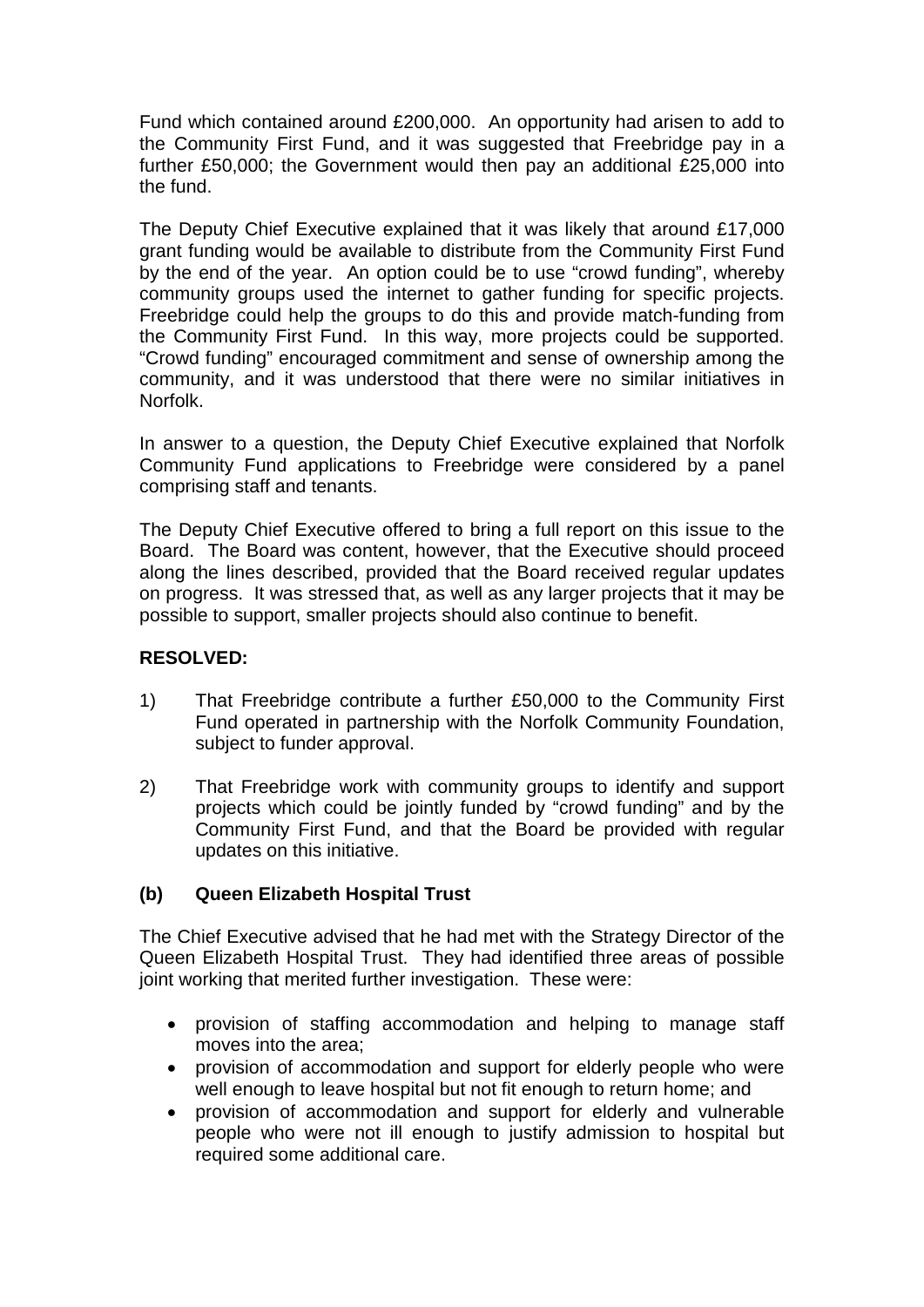It was understood that a report on these issues would be made to the Hospital Trust's Board.

The Board acknowledged that working closely with the Hospital Trust, to help it improve its service provision, was part of the Freebridge vision of "A Better West Norfolk".

## **(c) Nationwide Community Fund**

Confidential

## **(d) Flooding and Storm Damage**

The Chief Executive reported that no Freebridge properties had been affected by flooding or storm damage following the recent severe weather. In answer to a question, the Chief Executive said that, had any Freebridge tenants been affected, they could have called at any time of day or night and an emergency response would have been provided if necessary. They would, in any case, have fallen within the emergency plan operated by local agencies.

The Deputy Chief Executive added that he had been impressed by Freebridge's insurers, who had proactively been in touch the day after the severe weather to offer to help with any claims.

## **(e) DAWN Database**

The Chief Executive said that a suggestion had been made at the Board's recent away weekend that Freebridge could make use of the Borough Council's DAWN database, which contained a range of information about West Norfolk. However, it had now been ascertained that the Council no longer maintained the database; only historical data was available. The Board considered the possibility of Freebridge resurrecting the DAWN database itself, but it was decided that the resources involved would be prohibitive.

## **211/13 FINANCIAL PLAN UPDATE**

The Chairman welcomed Philip Porter, of Beha Williams Norman Limited, Freebridge's treasury management advisors, who gave a presentation on issues around the Financial Plan. Copies of the slides used in the presentation were tabled.

In answer to questions, Philip Porter made the following points:

- Some analysts believed that there could be a triple dip recession. However, it was generally thought, including by the Governor of the Bank of England, that the UK economy was on the road to recovery, subject to very careful management.
- The Regulator expected all Board Members, not just those with a financial background, to have a clear understanding of the Association's finances.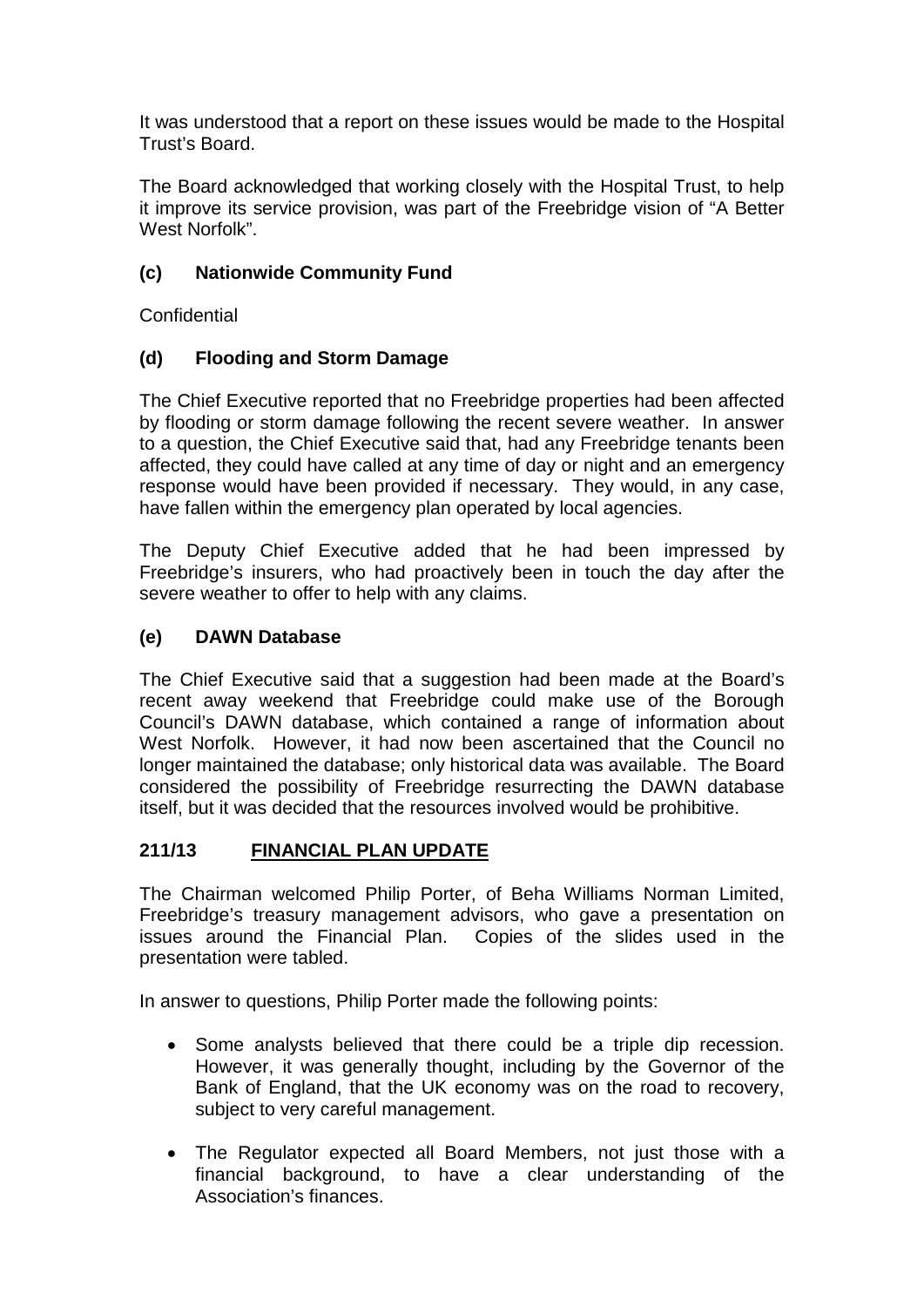The Deputy Chief Executive said that, although the figures were still in draft, indications from the recent actuarial evaluation were that Freebridge's pension deficit was not as bad as had been anticipated.

The Chairman thanked Philip Porter for a very useful presentation. It was noted that Mr Porter would address the Board again in the new year, regarding refinancing options. Mr Porter withdrew from the meeting.

The Board then considered a report which provided an interim update on key changes to the approved Financial Plan and the impact of such changes.

The Board acknowledged that, in theory, the funders could refuse to accept a revised Financial Plan and insist on Freebridge operating under the existing version. However, in practice this would be extremely unlikely to occur, as the relationship with the funders was well managed by the Freebridge Finance team. It was noted that a cautious approach had been taken to security provided, and that this had provided comfort to the funders. At some point, after the next version of the Financial Plan had been produced, it would be necessary to establish the optimum level of debt in consultation with the funders.

It was noted that the Hillington Square project continued to represent a significant risk to the organisation. The risk would be more quantifiable once Phase 1 had been completed. It would not be appropriate to pursue refinancing options until this risk had passed.

Some concern was expressed at possible reduced levels of rent inflation after 2016. The Deputy Chief Executive advised that sensitivity analysis would be undertaken around this.

### **RESOLVED:**

- 1) That the interim update to the approved Financial Plan be noted.
- 2) That specific 2014/15 known financial objectives, as outlined in Appendix 1 to the report, be agreed.

### **212/13 ANNUAL RENT INCREASE 2014/15**

Confidential item

### **213/13 REVIEW OF THE PROCUREMENT POLICY**

The Director of Finance presented a report which provided an interim review of the Procurement Policy, pending a full review in June 2014.

The Board was pleased to note that the revised Policy included the European Union's new definition of value for money.

**RESOLVED:** That the Procurement Policy be approved, as presented.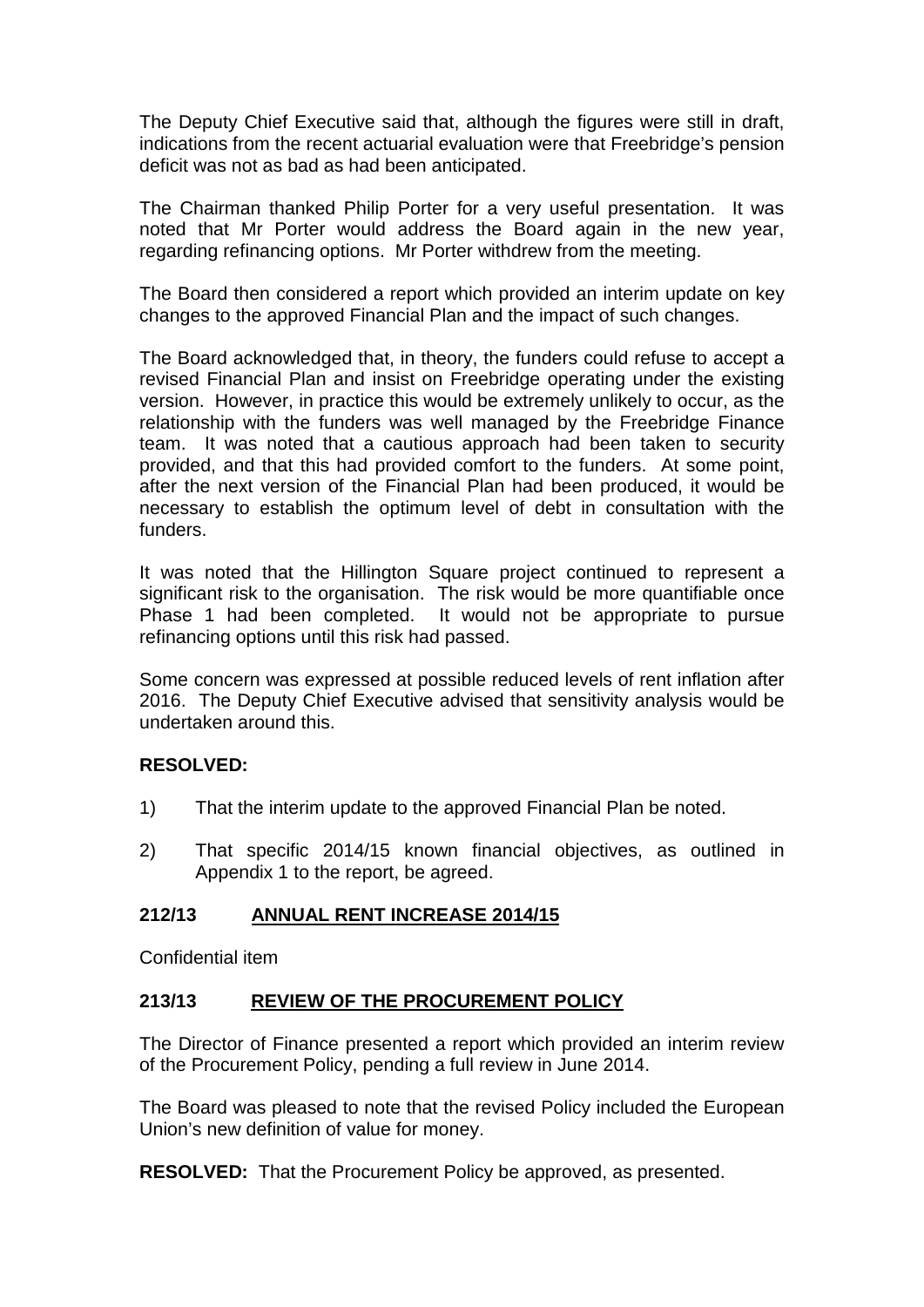# **214/13 BUSINESS PLANNING PROCESS 2014/15**

The Chief Executive presented a report which made recommendations for the business planning process 2014/15, following the Board's two-day planning workshop.

Members were pleased to note that the risk appetite exercise had produced similar outcomes from the Board and Management Team.

It was highlighted that it was now proposed to hold 12 Board meetings per year. It was anticipated that the business of each meeting would take about one hour, leaving time for Board "thinking sessions", which would be an opportunity to consider issues around strategy. An annual programme for the "thinking sessions" would be drawn up, although this could change if a pressing issue emerged. Board Members would often be asked to do some background reading to prepare for the sessions. "Time to Think" training would be provided early in the new year to help the Board gain maximum value from the "thinking sessions".

### **RESOLVED:**

- 1) That the business planning process for 2014/15 be approved.
- 2) That the risk appetite matrix, as set out in Appendix 1 to the report, be approved.
- 3) That a series of Board "thinking sessions" throughout the year to inform new strategy be approved in principle.
- 4) That a stakeholder Business Planning Day be held, based on the theme "A Better West Norfolk is a Diverse West Norfolk".

## **215/13 REVIEW OF VARIOUS HOUSING POLICIES**

The Deputy Chief Executive presented a report which reviewed the following Policies: Appeals, Allocations and Lettings, Starter Tenancies, and Tenancy.

It was stressed that Freebridge should give clear reasons if either refusing a tenancy or limiting criteria for applicants.

The Board expressed its thanks to the Head of Housing Services for a very good report.

**RESOLVED:** That the Appeals Policy, Allocations and Lettings Policy, Starter Tenancies Policy, and Tenancy Policy be approved as presented.

## **216/13 REVIEW OF THE BOARD MEMBER AGREEMENT**

The Company Secretary presented a report which reviewed the Board Member Agreement.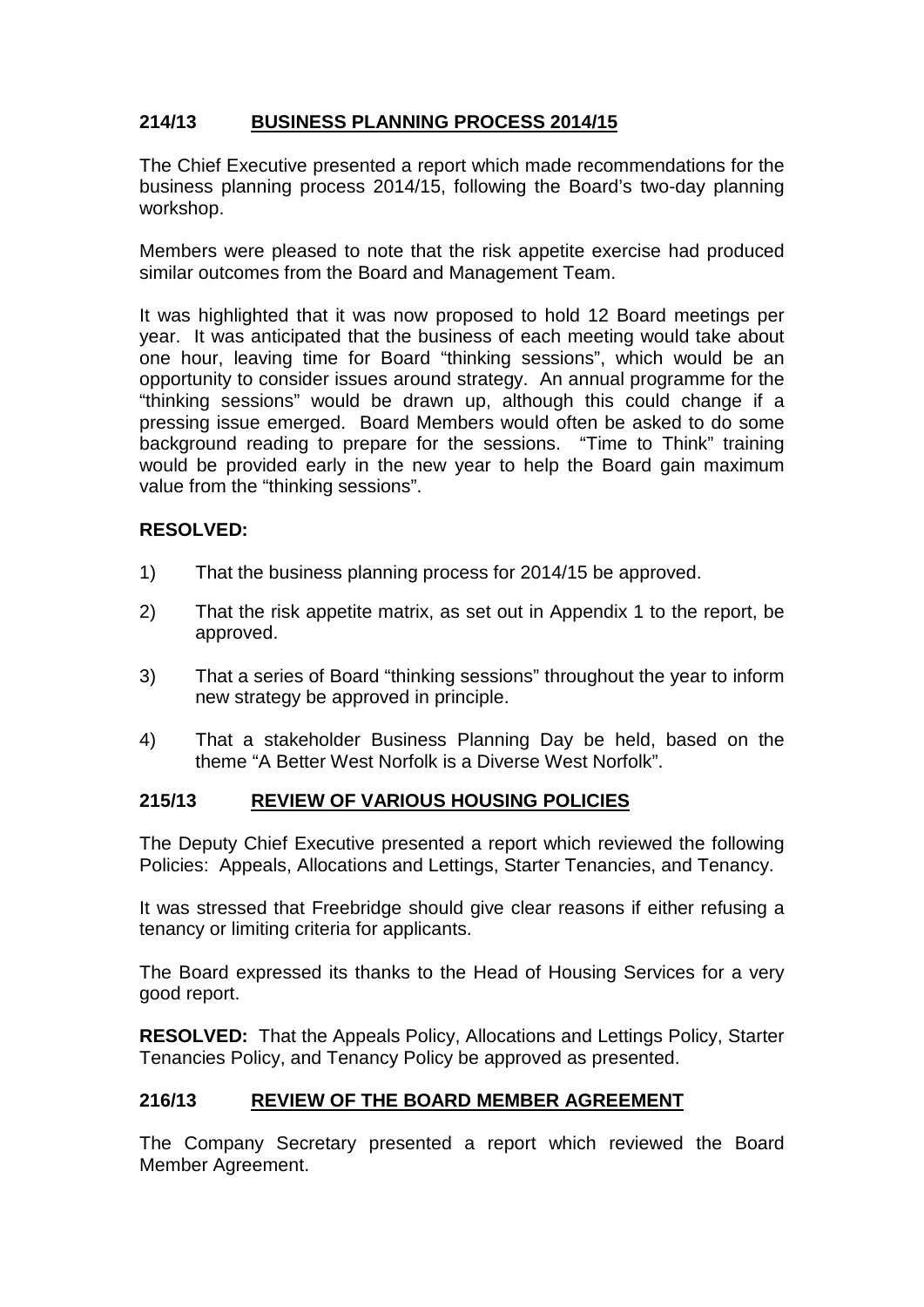## **RESOLVED:**

- 1) That the Board Member Agreement be approved, as presented.
- 2) That the position on Board Members' ICT provision be noted, and that it be agreed not to move to fully "paperless" arrangements at this time but to seek to enable personal choice.

### **217/13 RECOMMENDATION OF THE AUDIT COMMITTEE**

The Company Secretary presented a report which set out a recommendation from the Audit Committee.

**RESOLVED:** That it be agreed to extend by two further years, until March 2016, the existing arrangement with PricewaterhouseCoopers for internal audit, on the terms presented to the Audit Committee.

### **218/13 REVIEW OF LOCAL OFFER TO CUSTOMERS**

The Deputy Chief Executive presented a report which reviewed the Local Offer to customers.

The Board was pleased to note that the suggestion to reduce the response time to letters and emails had been agreed with staff, and asked that its thanks be passed on to the staff involved.

**RESOLVED:** That the suggested changes to the Local Offer be approved, as follows:

- Reduce the response time to letters and emails from ten working days to five.
- Rewrite the section on boiler servicing as its own paragraph in bold, to highlight its importance.

## **219/13 APPOINTMENT OF SHAREHOLDER**

The Board considered a report which listed an application for tenant shareholding.

**RESOLVED:** That the application for tenant shareholding set out in Appendix 1 to the report be approved.

### **220/13 BLACK AND MINORITY ETHNIC (BME) LETTINGS – FOLLOW-UP REPORT**

The Deputy Chief Executive presented a report which, following on from the report presented to the previous Board meeting, provided further detail behind the BME lettings figures that had been lower than expected.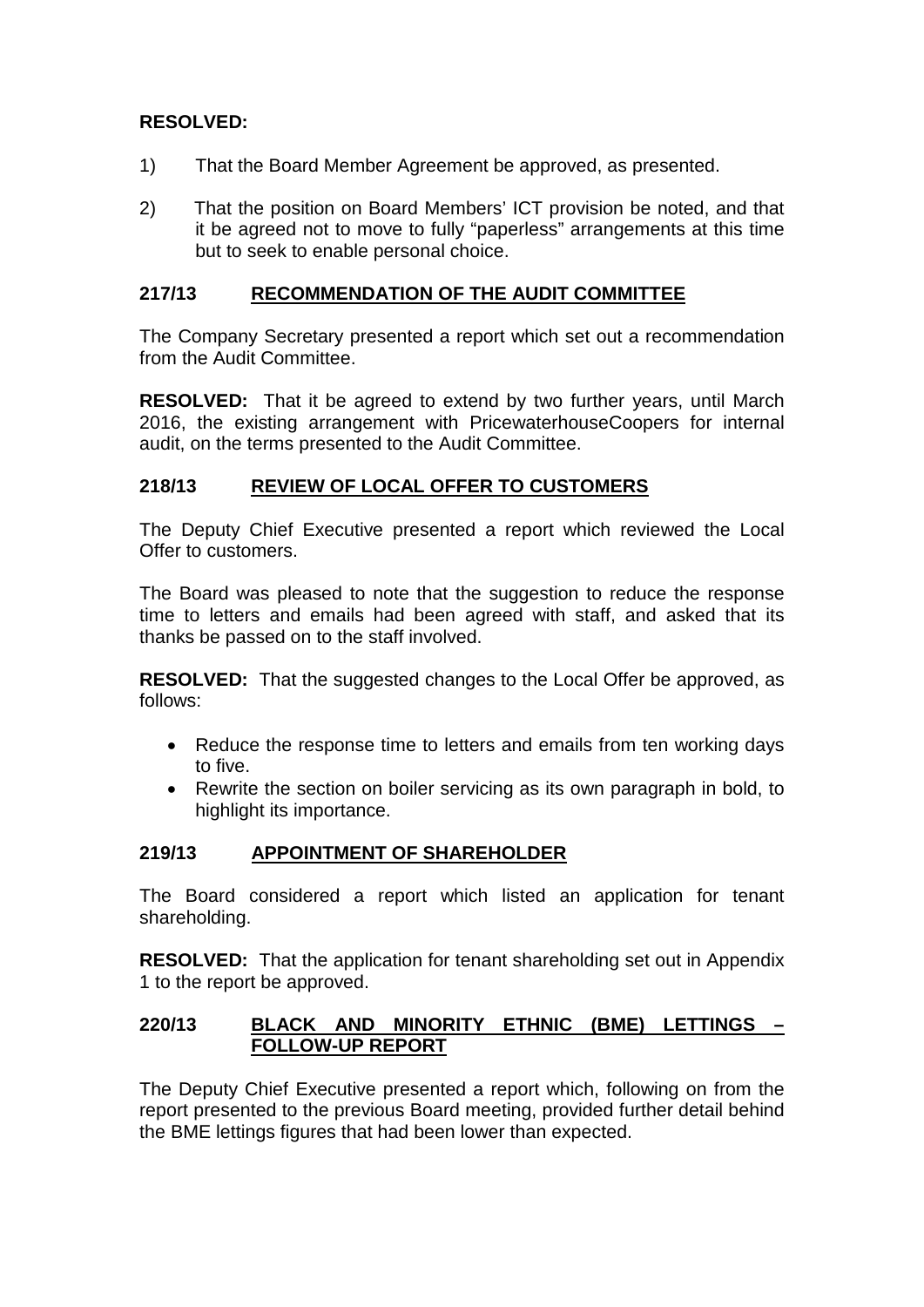The Board noted that there appeared to have been no inadvertent discrimination on the part of Freebridge, but that the situation should continue to be monitored. The need to maximise community cohesion was highlighted.

The Board noted the report.

## **221/13 SAFEGUARDING CHILDREN AND VULNERABLE ADULTS**

The Deputy Chief Executive presented a report which outlined Freebridge's current working practices with regard to safeguarding. The Deputy Chief Executive asked that his thanks to Lesley Bambridge be recorded, as she had raised a question about Freebridge's safeguarding procedures following a high profile case in the national media. This had led to a review of procedures which had revealed some areas for improvement.

The Board noted that the Safeguarding Children, Young People and Vulnerable Adults Policy was due for review early in the new year.

The Board was pleased to note that there was to be additional safeguarding training for relevant staff, and requested that a briefing also be provided to the Board.

In answer to a question, the Deputy Chief Executive said that the Housing Director was effectively the lead officer for safeguarding, although this was not formally documented. This role would be assigned to a senior officer and documented within the Safeguarding Children, Young People and Vulnerable Adults Policy as part of the forthcoming review.

The Board noted the report.

## **222/13 WORK UPDATE**

The Company Secretary presented the work update, which included the following:

- Action Sheet
- Future Work Programme of the Board.

The Company Secretary said that, following the decision to hold 12 Board meetings per year (minute number 214/13 above refers), the Board discussion evenings listed in the work programme would be replaced by Board meetings.

The Board noted the update.

### **223/13 COMMITTEE MINUTES**

Ian Pinches, Chairman of the Audit Committee, presented the minutes of the Committee's meeting held on 11 November 2013.